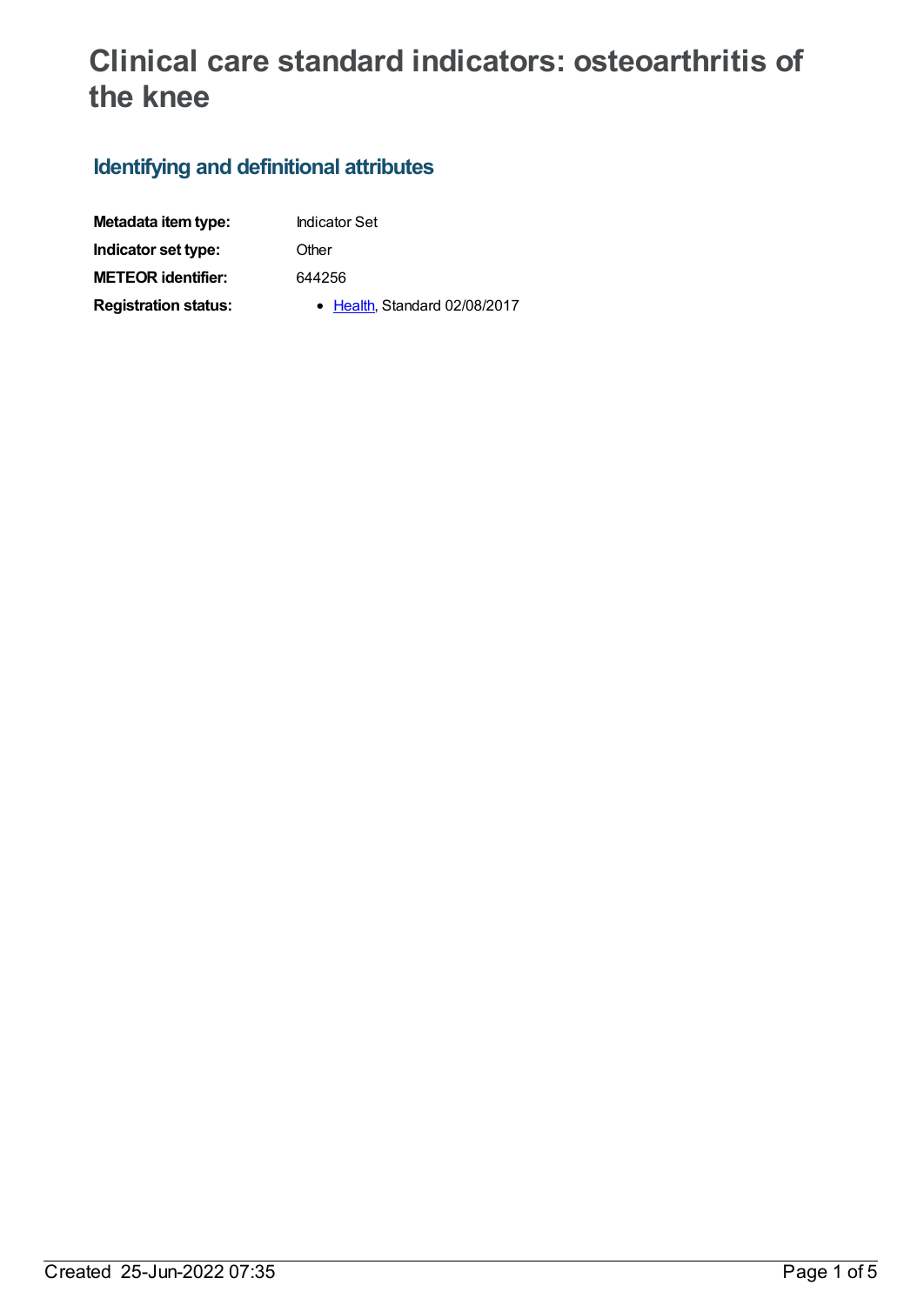**Description:** The Australian Commission on Safety and Quality in Health Care has produced the Osteoarthritis of the knee clinical care standard indicators to assist with local implementation of the Osteoarthritis of the knee clinical care standard to support the delivery of high quality care (ACSQHC 2017).

> The Osteoarthritis of the knee clinical care standard relates to the care patients aged 45 years and over should receive when they have knee pain and are suspected of having knee osteoarthritis. It covers the initial clinical assessment, ongoing conservative management over the course of the condition and referral to surgery if required. The clinical care standard applies to all healthcare settings where care is provided to patients with knee osteoarthritis, including primary care, specialist care, hospital and community settings.

A clinical care standard is a small number of quality statements that describe the clinical care that a patient should be offered for a specific clinical condition. The quality statements that are included in the Osteoarthritis of the knee clinical care standard are as follows:

- 1. **Comprehensive assessment**. A patient with knee pain and other symptoms suggestive of osteoarthritis receives a comprehensive assessment that includes a detailed history of the presenting symptoms and other health conditions, a physical examination, and a psychosocial evaluation that identifies factors that may affect their quality of life and participation in their usual activities.
- 2. **Diagnosis**. A patient with knee pain and other symptoms suggestive of osteoarthritis is diagnosed as having knee osteoarthritis based on clinical assessment alone. X-rays are considered only if an alternative diagnosis is suspected (for example, insufficiency fracture, malignancy). Magnetic resonance imaging (MRI) is considered only if there is suspicion of serious pathology not detected by X-ray.
- 3. **Education and self-management**. A patient with knee osteoarthritis receives education about their condition and treatments for it, and participates in the development of an individualised self-management plan that addresses both their physical and psychosocial health needs.
- 4. **Weight loss and exercise**. A patient with knee osteoarthritis is offered support to lose weight, if they are overweight or obese, and advice on exercise, tailored to their needs and preferences. The patient is encouraged to set weight and exercise goals, and is referred to services to help them achieve these, as required.
- 5. **Medicines used to manage symptoms**. A patient with knee osteoarthritis is offered medicines to manage their symptoms according to the current version of *Therapeutic Guidelines: Rheumatology* (or concordant local guidelines). This includes consideration of the patient's clinical condition and their preferences.
- 6. **Patient review**. A patient with knee osteoarthritis receives planned clinical reviews at agreed intervals and management of the condition is adjusted for any changing needs. If the patient has worsening symptoms with severe functional impairment that persist despite the best conservative management, they are referred for specialist assessment.
- 7. **Surgery**. A patient with knee osteoarthritis who is not responding to conservative management is offered timely joint-conserving (e.g. high tibial osteotomy) (Zhang et al. 2008; American Academy of Orthopaedic Surgeons 2013), or joint replacement surgery, depending on their fitness for surgery and preferences. The patient receives information about the procedure to inform their treatment decision. Arthroscopic procedures are not effective treatments for knee osteoarthritis, and therefore should only be offered if the patient has true mechanical locking or another appropriate indication for these procedures (examples of appropriate indications for arthroscopic procedures are true mechanical locking, septic arthritis, or investigations when MRI is not possible) (Australian Knee Society 2016).

## **Relational attributes**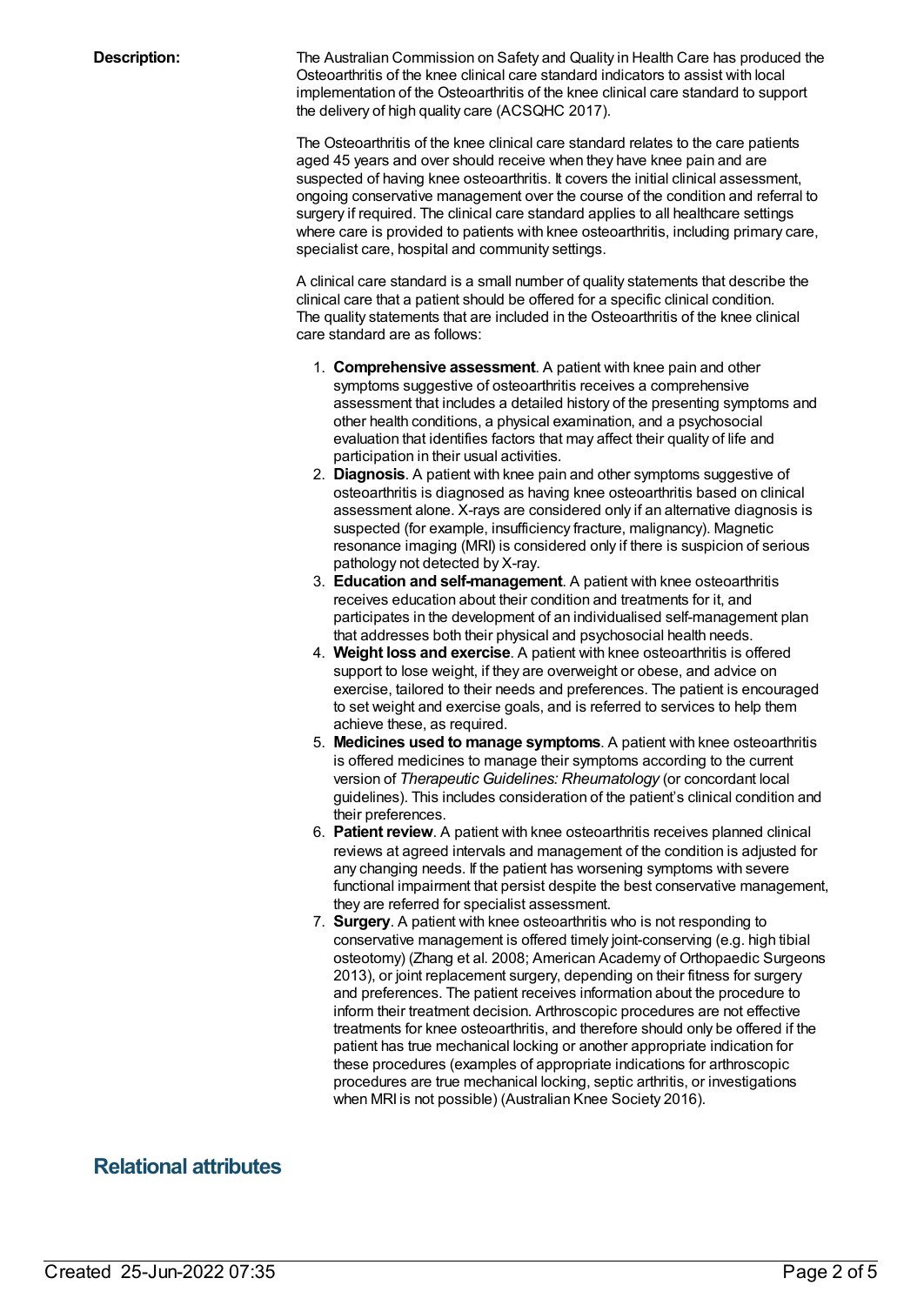| Related metadata<br>references:                    | See also Clinical care standard indicators: acute coronary syndromes                                                                                                                                                                                                            |
|----------------------------------------------------|---------------------------------------------------------------------------------------------------------------------------------------------------------------------------------------------------------------------------------------------------------------------------------|
|                                                    | • Health, Standard 12/09/2016                                                                                                                                                                                                                                                   |
|                                                    | See also Clinical care standard indicators: acute stroke                                                                                                                                                                                                                        |
|                                                    | • Health, Recorded 14/03/2017                                                                                                                                                                                                                                                   |
|                                                    | See also Clinical care standard indicators: antimicrobial stewardship                                                                                                                                                                                                           |
|                                                    | • Australian Commission on Safety and Quality in Health Care, Retired<br>25/01/2022<br>• Health, Standard 12/09/2016                                                                                                                                                            |
|                                                    | See also Clinical care standard indicators: delirium                                                                                                                                                                                                                            |
|                                                    | • Health, Standard 12/09/2016                                                                                                                                                                                                                                                   |
|                                                    | See also Clinical care standard indicators: heavy menstrual bleeding                                                                                                                                                                                                            |
|                                                    | • Australian Commission on Safety and Quality in Health Care, Recorded<br>04/09/2018<br>• Health, Standard 17/10/2018                                                                                                                                                           |
|                                                    | See also Clinical care standard indicators: hip fracture                                                                                                                                                                                                                        |
|                                                    | • Australian Commission on Safety and Quality in Health Care, Superseded<br>18/06/2018<br>• Health, Standard 12/09/2016                                                                                                                                                         |
|                                                    | See also Clinical care standard indicators: hip fracture 2018                                                                                                                                                                                                                   |
|                                                    | • Australian Commission on Safety and Quality in Health Care, Standard<br>15/05/2018                                                                                                                                                                                            |
| <b>Indicators linked to this</b><br>Indicator set: | Osteoarthritis of the knee clinical care standard indicators: 1a-Local arrangements<br>to ensure that patients newly diagnosed with knee osteoarthritis have a<br>comprehensive assessment<br>Health, Standard 02/08/2017                                                       |
|                                                    | Osteoarthritis of the knee clinical care standard indicators: 1b-Proportion of<br>patients newly diagnosed with knee osteoarthritis who have a comprehensive<br>assessment<br>Health, Standard 02/08/2017                                                                       |
|                                                    | Osteoarthritis of the knee clinical care standard indicators: 2a-Local arrangements<br>for clinically based diagnosis of knee osteoarthritis without use of imaging for<br>people with knee pain and other symptoms suggestive of osteoarthritis<br>Health, Standard 02/08/2017 |
|                                                    | Osteoarthritis of the knee clinical care standard indicators: 2b-Proportion of<br>patients clinically diagnosed with knee osteoarthritis, without imaging<br>Health, Standard 02/08/2017                                                                                        |
|                                                    | Osteoarthritis of the knee clinical care standard indicators: 3-Proportion of patients<br>newly diagnosed with knee osteoarthritis who have an individualised self-<br>management plan<br>Health, Standard 02/08/2017                                                           |
|                                                    | Osteoarthritis of the knee clinical care standard indicators: 4a-Proportion of<br>patients newly diagnosed with knee osteoarthritis with a documented<br>recommendation regarding regular exercise<br>Health, Standard 02/08/2017                                               |
|                                                    | Osteoarthritis of the knee clinical care standard indicators: 4b-Proportion of<br>patients with knee osteoarthritis who were overweight or obese who lost weight<br>Health, Standard 02/08/2017                                                                                 |

Osteoarthritis of the knee clinical care standard indicators: 5a-Local arrangements to ensure that patients with knee osteoarthritis are prescribed or [recommended](https://meteor.aihw.gov.au/content/644306)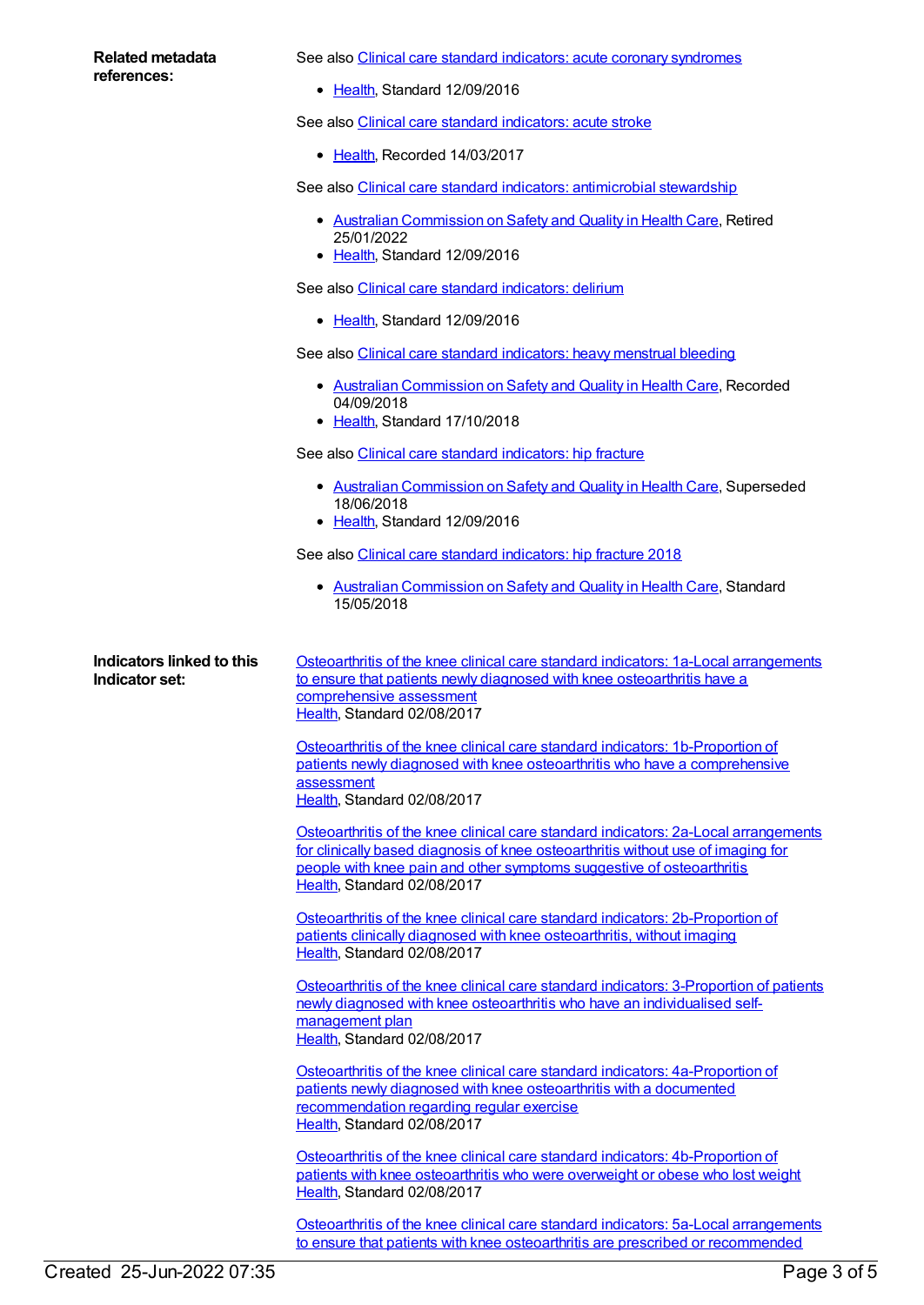medicines in accordance with the current Therapeutic guidelines: Rheumatology [Health](https://meteor.aihw.gov.au/RegistrationAuthority/12), Standard 02/08/2017

Osteoarthritis of the knee clinical care standard indicators: 5b-Proportion of patients with knee osteoarthritis prescribed oral non-steroidal [anti-inflammatory](https://meteor.aihw.gov.au/content/644304) drugs (NSAIDs) with documented assessment of risks [Health](https://meteor.aihw.gov.au/RegistrationAuthority/12), Standard 02/08/2017

Osteoarthritis of the knee clinical care standard indicators: [5c-Proportion](https://meteor.aihw.gov.au/content/644310) of patients prescribed opioids for longer than three months for the management of pain associated with knee osteoarthritis [Health](https://meteor.aihw.gov.au/RegistrationAuthority/12), Standard 02/08/2017

Osteoarthritis of the knee clinical care standard indicators: [6a-Proportion](https://meteor.aihw.gov.au/content/644312) of patients with knee osteoarthritis with an agreed date for a review [Health](https://meteor.aihw.gov.au/RegistrationAuthority/12), Standard 02/08/2017

Osteoarthritis of the knee clinical care standard indicators: [6b-Proportion](https://meteor.aihw.gov.au/content/644314) of patients with knee osteoarthritis with evidence of pain and function assessments within the previous 12 months [Health](https://meteor.aihw.gov.au/RegistrationAuthority/12), Standard 02/08/2017

Osteoarthritis of the knee clinical care standard indicators: [6c-Proportion](https://meteor.aihw.gov.au/content/644316) of patients with knee osteoarthritis who have documented pain level reduction of at least 20%, 12 months after initiation or change of treatment [Health](https://meteor.aihw.gov.au/RegistrationAuthority/12), Standard 02/08/2017

Osteoarthritis of the knee clinical care standard indicators: [6d-Proportion](https://meteor.aihw.gov.au/content/644320) of patients with knee osteoarthritis with a functional limitation who have a 10% or greater improvement in function 12 months after initiation or change of treatment [Health](https://meteor.aihw.gov.au/RegistrationAuthority/12), Standard 02/08/2017

[Osteoarthritis](https://meteor.aihw.gov.au/content/644337) of the knee clinical care standard indicators: 7a-Number of patients undergoing arthroscopic procedures for knee osteoarthritis [Health](https://meteor.aihw.gov.au/RegistrationAuthority/12), Standard 02/08/2017

Osteoarthritis of the knee clinical care standard indicators: [7b-Proportion](https://meteor.aihw.gov.au/content/644349) of patients with knee osteoarthritis referred for consideration of surgery who were supported with non-surgical core treatments for at least three months [Health](https://meteor.aihw.gov.au/RegistrationAuthority/12), Standard 02/08/2017

Osteoarthritis of the knee clinical care standard indicators: 8-Local [arrangements](https://meteor.aihw.gov.au/content/644358) to ensure that patients' experience of the care that they receive for knee osteoarthritis is regularly measured and acted upon [Health](https://meteor.aihw.gov.au/RegistrationAuthority/12), Standard 02/08/2017

#### **Collection and usage attributes**